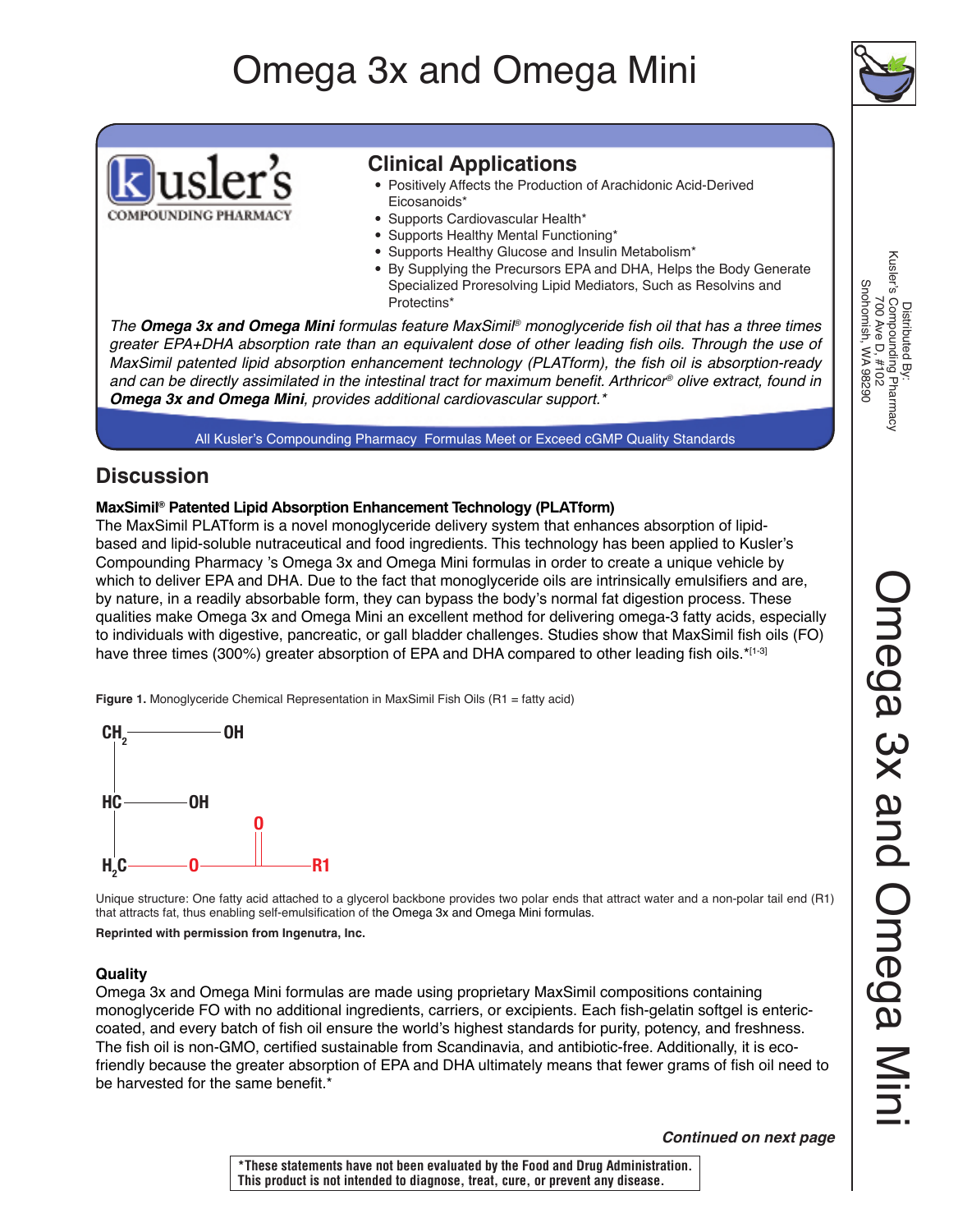

### **In Vitro and In Vivo Animal Studies**

The ability of MaxSimil-enhanced EPA and DHA to positively influence growth inhibition and apoptosis in colorectal, breast, lung, and prostate diseased cell lines was first demonstrated in a series of in vitro studies. [4-6] Researchers subsequently set out to demonstrate efficacy in animal models after oral administration. In three separate animal models, MaxSimil EPA and DHA forms showed superior activity on diseased cell-line growth inhibition and cytokine production when compared to control, corn oil, krill oil, or the parent forms ethyl ester (EE) EPA and ethyl ester (EE) DHA.<sup>[4,7,8]</sup> These in vivo animal studies proved that orally supplemented MaxSimil EPA and DHA were well-absorbed and bioactive. Researchers postulated that the observed superior effects of MaxSimil EPA and DHA forms were the result of enhanced absorption, and they set out to prove this hypothesis.\*

### **Preclinical Bioavailability Studies**

The in vivo pharmacokinetic studies in rodents involved a comparison between MaxSimil DHA FO and its parent EE DHA FO and an analysis of blood concentrations of DHA over time. The doses used were equivalent to human doses of 3 g/day and 30 g/day; the latter was included primarily to investigate toxicity at high doses. Researchers found that MaxSimil DHA FO had a three times (3x) higher peak concentration, a 3x higher saturation potential at the high dose, and a 3x higher absorption rate (at a 3 g/day equivalent human dose) than its parent DHA FO. No toxicity was observed at either dose level.[1,2] This research demonstrated superior bioavailability and presumably better exposure of cells to DHA.\*

**Figure 2.** Preclinical Bioavailability Study in Rodents Demonstrates Superior Peak Concentration, Saturation, and Absorption of MaxSimil DHA FO Versus Its Parent DHA FO



**Data were derived from Ingenutra, Inc.[1,2]**

### **Clinical Bioavailability Study**

A phase 1, double-blind, randomized, crossover, pharmacokinetic study was performed in 20 healthy adults aged between 19 and 71 years who were administered 6 g (containing 1800 mg EPA and 1200 mg DHA) per day of EE FO or MaxSimil FO.[3] Parameters studied were plasma EPA and DHA concentration (as percent of total fatty acids), Cmax, and AUC. Compared to EE EPA+DHA, the results indicated that at peak concentration, MaxSimil EPA and DHA forms were 3x higher, they reached maximum concentration faster, and maintained their plasma levels longer. The finding in the animal study was validated: the MaxSimil FO instantaneous absorption was 3x greater than the EE form. Likewise, the AUC over 24 hours was also more than 3x higher (P<.0001) for MaxSimil EPA and DHA (MaxSimil FO).\*

Not only did this study confirm the bioavailability findings in the animal study, but it also demonstrated that after 24 hours, the MaxSimil FO maintained 2-3x higher blood levels of EPA and DHA than the EE FO. This means that, given a daily dose, circulating EPA and DHA levels can be expected to ramp up over time and remain high with steadily increasing exposure of cells to EPA, DHA, and their metabolites. Based on the results of the bioavailability studies, an individual would get more EPA and DHA from MaxSimil FO than from EE FO gram for gram. Furthermore, as shown in the animal studies, one could anticipate enhanced effects. It is noteworthy that all 20 adults who completed the study saw their omega-3 absorption enhanced when taking the MaxSimil enhanced FO.\*

*Continued on next page*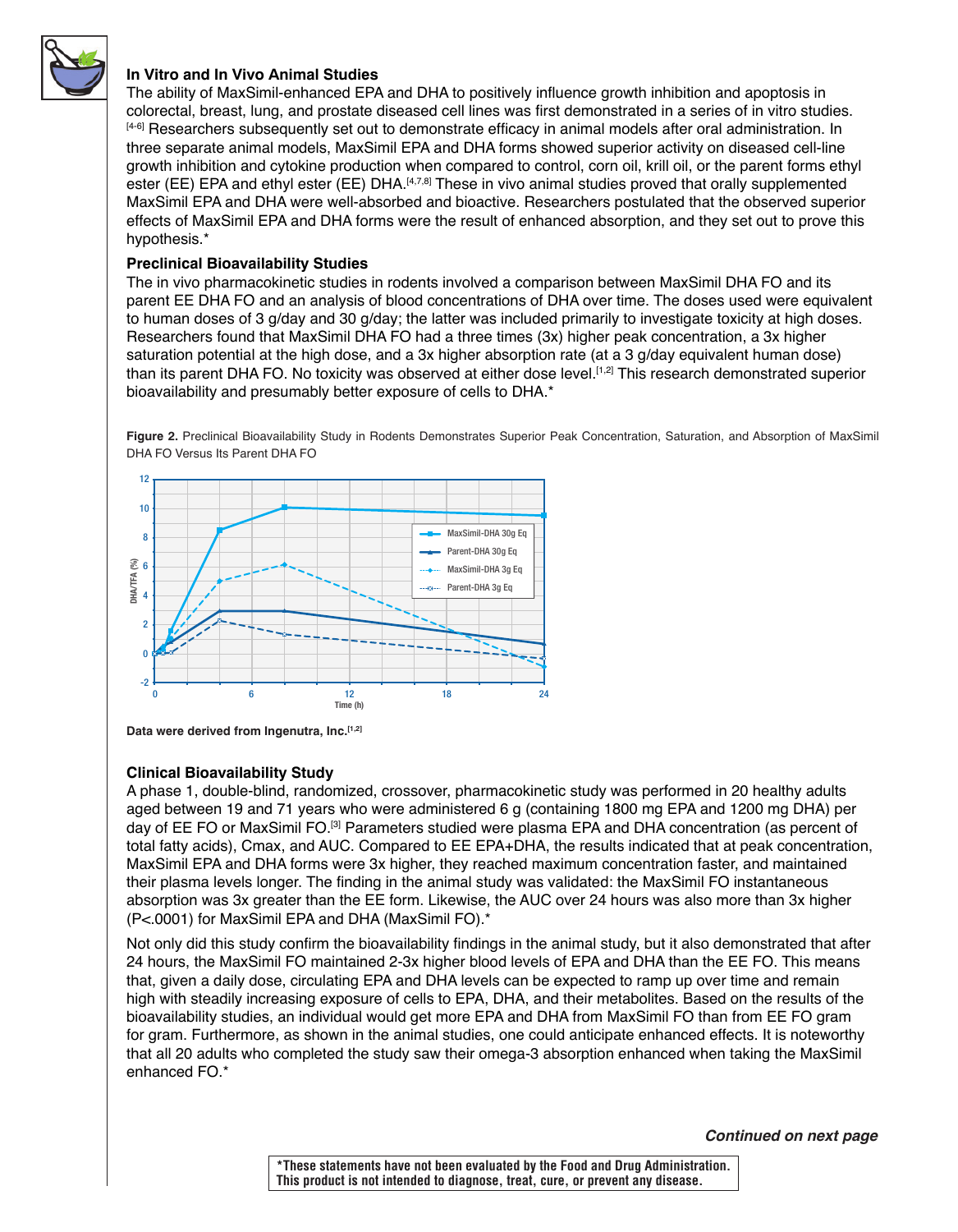

**Figure 3.** Human Clinical Study Findings Demonstrate Superior Absorption of and Exposure to EPA and DHA as Indicated by Cmax, Tmax, and AUC



### **Expanding Research**

In vitro and animal studies have demonstrated the positive effects of MaxSimil FO on airway immune response (e.g., IgE, leukocytes); the expression of COX-2, NF-kB, cytokines (e.g., IL-6, IL-8), MUC5AC, and mucin; and  $Ca(2+)$  hypersensitivity in lung tissues.<sup>[8-11]</sup> In other research, rats subjected to eight weeks of a high-fat, highcarbohydrate diet were either not supplemented or provided 3 g/day of MaxSimil DHA. Compared to the data from the non-supplemented group, the data from the MaxSimil DHA supplemented group clearly showed a positive impact on cardiovascular health parameters. Measures included blood pressure, heart rate, serum lipid levels, cytokine production, aortic wall thickness, and a DHA:AA ratio in aortic tissue, which correlated with the production of resolvin D2 and D3 metabolites.\*[12]

### **A Note About Resolvins and Other EPA and DHA Metabolites**

Specialized proresolving lipid mediators, such as resolvins, protectins, and maresins, are EPA and DHA metabolites naturally produced in vivo through enzymatic conversion of EPA and DHA. These mediators aid the body's "clean-up" response to the arachidonic acid cascade.<sup>[13]</sup> Rather than supplying a single molecule or metabolite, which would mirror the pharmaceutical model, Omega 3x and Omega Mini fish oils provide all the benefits of EPA and DHA as well as the expected and desirable benefits of their metabolites.\*

### **Arthricor®: Omega 3x and Omega Mini**

Each softgel of Omega 3x and Omega Mini provides 500 mg of MaxSimil FO combined with 50 mg of Arthricor olive leaf extract. It is generally accepted that the Mediterranean diet is beneficial to cardiovascular health,[14-16] and research suggests that olive oil and its phenolic constituents are primary contributors.<sup>[17-21]</sup> Taking Arthricor olive leaf extract daily provides the polyphenolic benefits of eating five olives or 50 mL of olive oil each day. Phenolic compounds, as found in Arthricor, have been shown to have a protective effect against LDL oxidation. [19,22,23] Arthricor provides three polyphenols—hydroxytyrosol, oleuropein, and tyrosol—for maximum benefit.\*

> **\*These statements have not been evaluated by the Food and Drug Administration. This product is not intended to diagnose, treat, cure, or prevent any disease.**